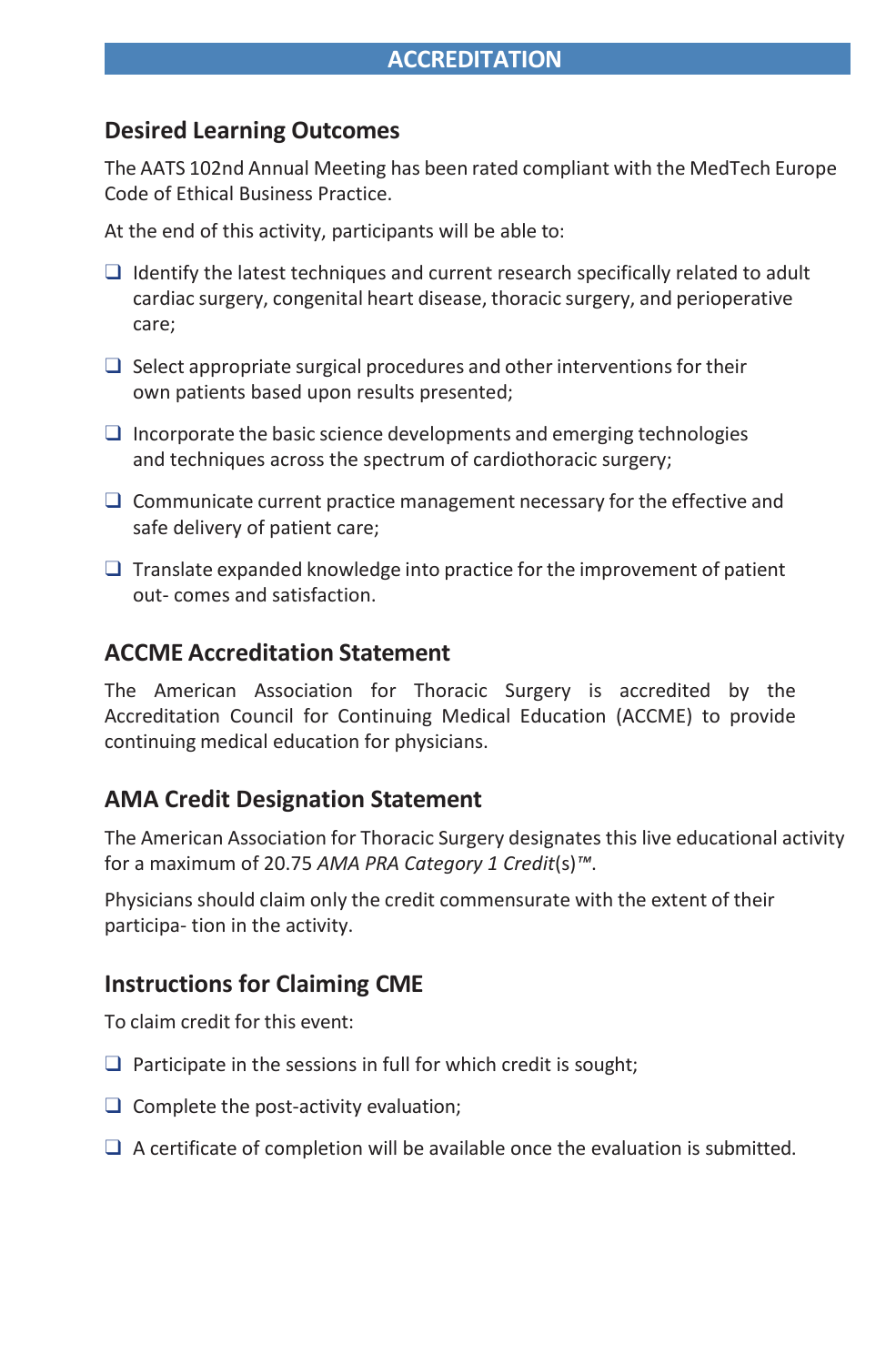# **Financial Disclosure Statements**

The planners and faculty for this activity do not have any relationships to disclose unless listed below. All relevant relationships have been mitigated according to ACCME Standards for Integrity and Independence in Accredited Continuing Education.

|  | Jamil Aboulhosn       | Consultant: Edwards Lifesciences, Medtronic Inc.,<br>Abbott Inc.                                                                                                                                                                                                                       |
|--|-----------------------|----------------------------------------------------------------------------------------------------------------------------------------------------------------------------------------------------------------------------------------------------------------------------------------|
|  | *Michael A. Acker     | Advisor: FineHeart                                                                                                                                                                                                                                                                     |
|  | *Iki Adachi           | Consultant: Berlin Heart, Inc., Abbotto, Inc., Medtronic,<br>Inc., Jarvik, Inc., Bivacor                                                                                                                                                                                               |
|  | *David H. Adams       | The Icahn School of Medicine at Mount Sinai receives<br>royalty payments from Edwards Lifesciences for<br>intellectual property related to development of valve<br>repair rings.                                                                                                       |
|  |                       | The Icahn School of Medicine at Mount Sinai<br>receives royalty payments from Medtronic for<br>intellectual property related to development of<br>valve repair rings. National Co-PI of the Medtronic<br>APOLLO FDA Pivotal Trial and the The Medtronic<br>CoreValve US Pivotal Trial. |
|  |                       | National Co-PI, NeoChord ReChord FDA Pivotal Trial:<br><b>NeoChord</b>                                                                                                                                                                                                                 |
|  |                       | National Co-PI, Abbott TRILUMINATE Pivotal Trial:<br>Abbott                                                                                                                                                                                                                            |
|  | *Prasad S. Adusumilli | <b>Advisor: ATARA Biotherapeutics</b>                                                                                                                                                                                                                                                  |
|  |                       | Consultant: ATARA Biotherapeutics,<br>Carisma Therapeutics, Imugene,<br><b>ImmPactBio</b>                                                                                                                                                                                              |
|  | *Gorav Ailawadi       | Consultant: Edwards, Abbott, Medtronic, Anteris, Gore<br>Speaker:                                                                                                                                                                                                                      |
|  |                       | Cryolife DSMB:                                                                                                                                                                                                                                                                         |
|  |                       | Atricure                                                                                                                                                                                                                                                                               |
|  | *Nasser K. Altorki    | Research Support Recipient: Astra Zeneca, Jansen                                                                                                                                                                                                                                       |
|  | *Rakesh C. Arora      | Speaker: AVIR Pharma Inc, Edwards LifeSciences                                                                                                                                                                                                                                         |
|  |                       | <b>Consultant: Edwards LifeSciences</b>                                                                                                                                                                                                                                                |
|  | *Pavan Atluri         | Advisor: Medtronic, Abiomed<br>Speaker: Abbott                                                                                                                                                                                                                                         |
|  | *Vinay Badhwar        | Research Support Recipient: Abbott                                                                                                                                                                                                                                                     |
|  | *Joseph E. Bavaria    | Consultant: Edwards Lifesciences, W.L. Gore & Associates                                                                                                                                                                                                                               |
|  |                       | Research Support Recipient: Edwards Lifesciences,<br>W.L. Gore & Associates, Terumo Aortic, Medtroniv<br>Vascular, CytoSorbents, Abbott/St. Jude Medical                                                                                                                               |
|  |                       | DSMB Chair: Abbott/St. Jude                                                                                                                                                                                                                                                            |
|  |                       | Medical Speaker: Terumo Aortic                                                                                                                                                                                                                                                         |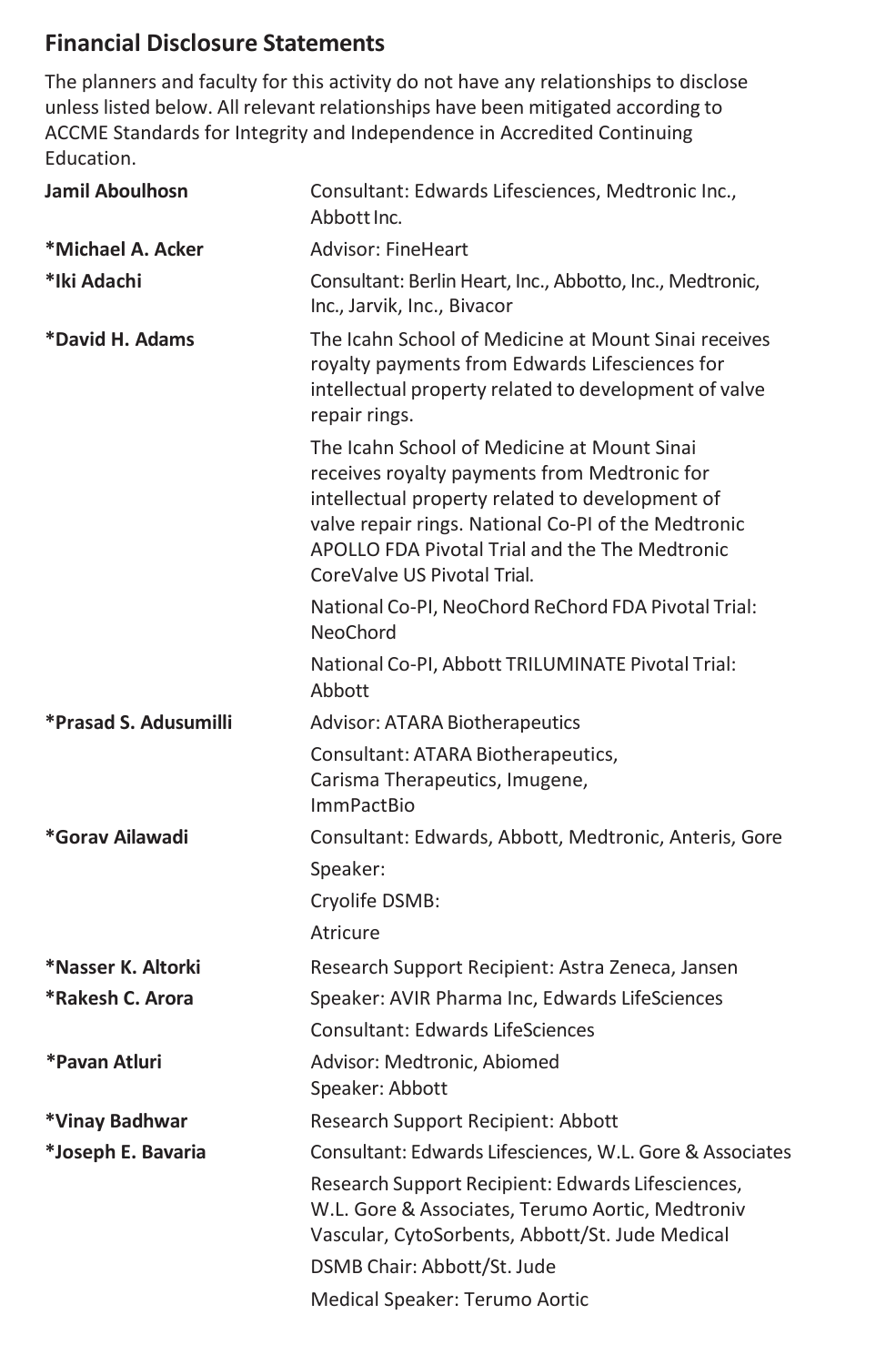| *Stephen R. Broderick       | Consultant: Bristol-Myers Squibb, Astra Zeneca                                                                                                   |
|-----------------------------|--------------------------------------------------------------------------------------------------------------------------------------------------|
|                             | Speaker: Astra Zeneca                                                                                                                            |
| *Alessando Brunelli         | Advisor, Consultant: Ethicon, Medtronic, BD, Astra Zeneca                                                                                        |
| *Duke E. Cameron            | Consultant: ZMedica                                                                                                                              |
| DuyKhanh Pham Ceppa         | Consultant: Astra Zeneca, Medtronic                                                                                                              |
| *Paul Chai                  | Consultant: Edwards Lifesciences                                                                                                                 |
| *Subhasis Chatterjee        | Advisor: Edwards Lifesciences, La Jolla<br>Pharmaceuticals, Baxter Pharmaceuticals                                                               |
| *Jonathan Chen              | Consultant: WL Gore, Medtronic                                                                                                                   |
|                             | *W. Randolph Chitwood, Jr. Royalties: Scanlan International                                                                                      |
| *William Cohn               | Advisor, Consultant, Shareholder excluding diversified mutual<br>funds: BiVACOR Inc., Corvion                                                    |
| *Joseph S. Coselli          | Consultant: Terumo Aortic, Medtronic, W.L. Gore                                                                                                  |
|                             | Research Support Recipient: Terumo Aortic, Medtronic,<br>W.L. Gore, Abbott Laboratories, Edwards Lifesciences,<br>CryoLife (JOTEC), CytoSorbents |
| *Francois Dagenais          | Advisor, Consultant: COOK Medical                                                                                                                |
|                             | Speaker: Medtronic Inc, Edwards Lifesciences                                                                                                     |
| *David A. D'Alessandro, Jr. | Speaker: Abiomed, Paragonix                                                                                                                      |
| *Ralph J. Damiano, Jr.      | Research Support Recipient, Speaker: AtriCure                                                                                                    |
|                             | Consultant: Medtronic                                                                                                                            |
| *Thomas A. D'Amico          | Consultant: Scanlan Instruments                                                                                                                  |
|                             | Speaker: Medtronic                                                                                                                               |
| *Yves d'Udekem              | Consultant: Actelion                                                                                                                             |
| *Nimesh Desai               | Research Support Recipient, Speaker: W.L. Gore and<br>Associates, Medtronic, Terumo Aortic                                                       |
| *Sitaram M. Emani           | Consultant: Cheisi Pharma                                                                                                                        |
| <b>Dominic Emerson</b>      | Speaker: Abiomed                                                                                                                                 |
| *Daniel T. Engelman         | Device Safety Monitoring Board: Edwards Lifescience                                                                                              |
|                             | Consultant: Astellas Pharmaceuticals                                                                                                             |
| *Anthony L. Estrera         | Consultant: Gore, Cryolife                                                                                                                       |
|                             | Speaker: Edwards Lifesciences, Terumo Aortic                                                                                                     |
| *Nathaniel R. Evans, III    | Research Support Recipient: Bristol Myers Squibb<br>Foundation                                                                                   |
|                             | Consultant, Speaker: Intuitive Surgical                                                                                                          |
| *Volkmar Falk               | Educational Grant: Medtronic, Boston Scientific, Edwards<br>Lifesciences, JOTEC/CryoLife GmbH                                                    |
|                             | Grant: LivaNova                                                                                                                                  |
| <b>William Fearon</b>       | Research Support Recipient: Abbott, Boston Scientific,<br>Medtronic                                                                              |
|                             | Shareholder; excluding diversified mutual funds:<br><b>HeartFlow</b>                                                                             |
|                             | Consultant: CathWorks, Siemens                                                                                                                   |
|                             |                                                                                                                                                  |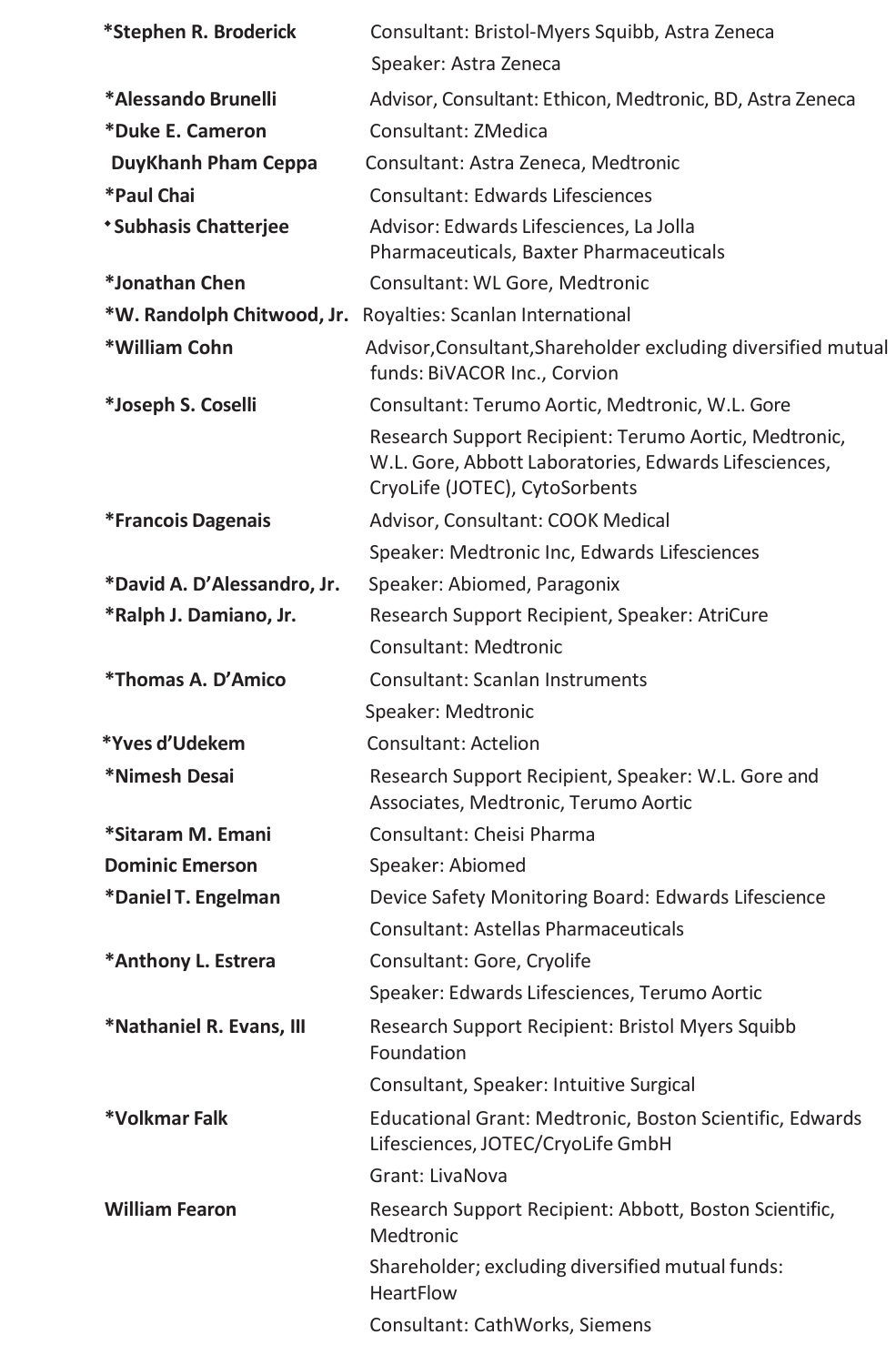|                        | Advisor: Berlin Heart, Novartis Pharma                                                  |
|------------------------|-----------------------------------------------------------------------------------------|
| *Stephen E. Fremes     | Research Support Recipient: Medtronic, Boston Scientific                                |
|                        | Consultant: Polypid: DSMB member                                                        |
| Shinichi Fukuhara      | Advisor, Steering Committee: CryoLife                                                   |
|                        | Consultant: Terumo Aortic                                                               |
| *Stephanie Fuller      | Consultant: W.L. Gore                                                                   |
| Asvin Ganapathi        | Consultant: Abbyie                                                                      |
| *Isaac George          | Consultant: Vdyne, Mitremedical, Cardiomech, Durvena,<br>Foldax, Neptune Medical, MITrx |
| *Marc W. Gerdisch      | Consultant: Biostable, Atricure, Zimmer Biomet, Cryolife,<br><b>Edwards Lifescience</b> |
|                        | Research Support Recipient: Biostable, Atricure, Zimmer<br>Biomet, Cryolife             |
| *A. Marc Gillinov      | Consultant: Edwards Lifesciences, Medtronic, Abbott,<br>CryoLife, ClearFlow, AtriCure   |
| *Diego Gonzalez Rivas  | Consultant: Scanlan                                                                     |
| *Kendra Janel Grubb    | Research Support Recipient, Speaker: Medtronic                                          |
|                        | Advisor: Medtronic, 4C Medical, Ancora, Gore, Edwards, HLT                              |
|                        | Consultant: Medtronic, OpSens                                                           |
| *Amy Hackmann          | Consultant: Abbott, Medtronic                                                           |
|                        | Speaker: Abbott                                                                         |
| Waël Hanna             | Research Support Recipient: Intuitive Surgical                                          |
|                        | Shareholder; excluding diversified mutual funds: Intuitive<br>Surgical                  |
|                        | Speaker: AstraZeneca, Minogue Medical                                                   |
|                        | Advisor: Roche Genentech                                                                |
| *Matthew G. Hartwig    | Consultant: Paragonix, Biomedinnovations, Transmedics,<br>Qx Therapeutics, CSL Behring  |
|                        | Research Support Recipient: Paragonix, Biomedinnovations,<br>Transmedics, Mallinkrodt   |
| *G. Chad Hughes        | Consultant, Research Support Recipient: W.L. Gore and<br>Associates, Terumo Aortic      |
|                        | Speaker: W.L. Gore and                                                                  |
|                        | Associates                                                                              |
| * Akinobu Itoh         | Advisor: Abbott                                                                         |
|                        | Consultant, Speaker: Abbott, Abiomed                                                    |
| *Marjan Jahangiri      | Research Support Recipient: Edwards Lifesciences                                        |
| *David R. Jones        | Advisor: Merck, Inc.                                                                    |
|                        | Consultant: AstraZeneca                                                                 |
|                        | Speaker: Genentech, Inc                                                                 |
| <b>Arman Kilic</b>     | Consultant, Speaker: Abbott, Abiomed                                                    |
| <b>Emmanuel Lansac</b> | Consultant: Coroneo Inc.                                                                |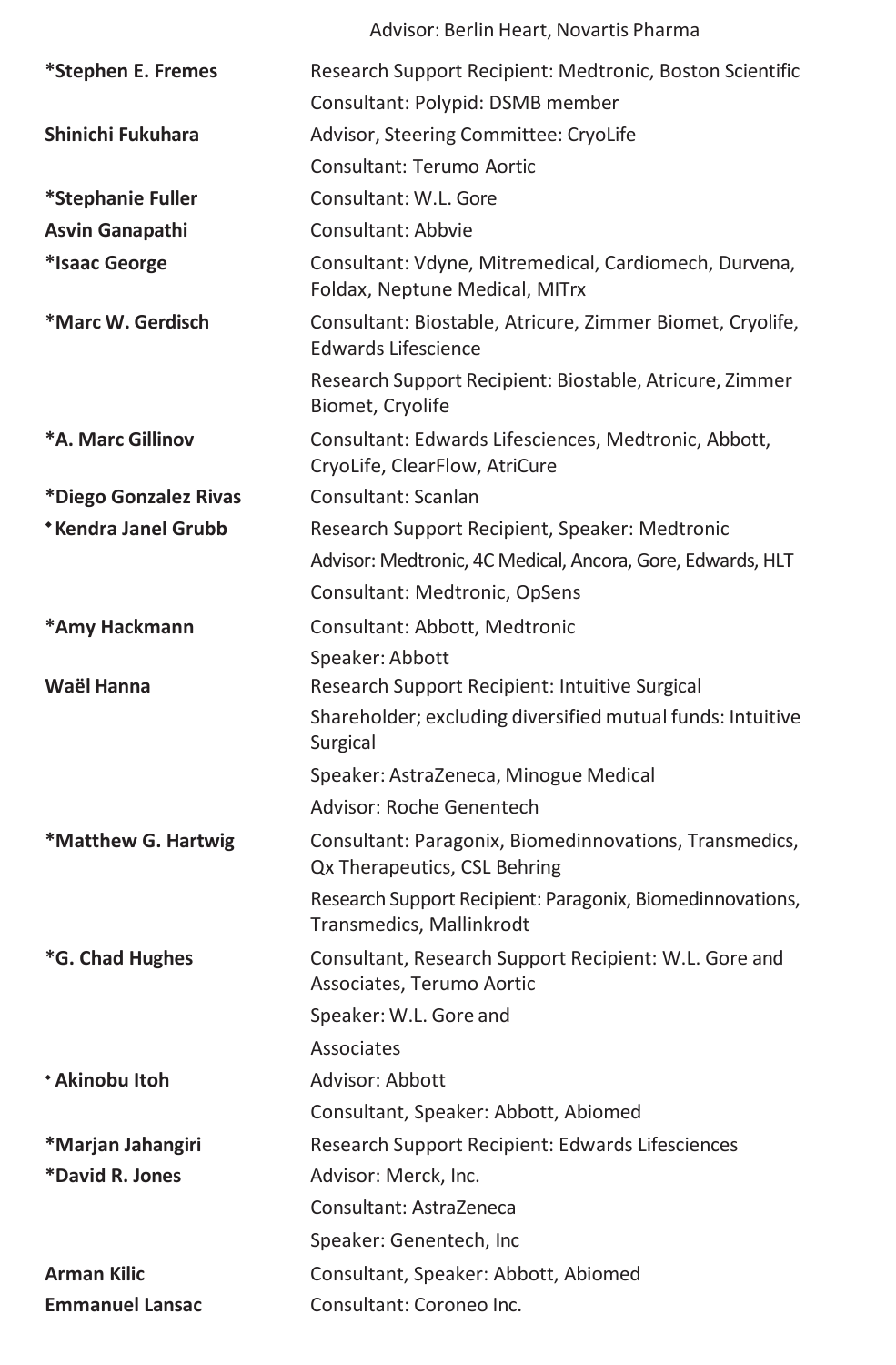| *Jay M. Lee                     | Consultant: AstraZeneca, Bristol Myers Squibb,                                                                                                      |
|---------------------------------|-----------------------------------------------------------------------------------------------------------------------------------------------------|
| Genentech, Novartis             |                                                                                                                                                     |
|                                 | Research Support REcipent: AsztraZeneca, Genentech,<br>Bristol Myers Squibb, eCancer, Medscape                                                      |
|                                 | Speaker: Novartis, eCancer, AstraZeneca, Genentech                                                                                                  |
|                                 | Steering or Executive Committee for Clinical Trials:<br>Novartis, AstraZeneca, Genentech                                                            |
|                                 | Shareholder, excluding diversified mutual funds: Moderna                                                                                            |
| *Bradley G. Leshnower           | Consultant: Endospan                                                                                                                                |
|                                 | Advisor: Cryolife, Inc.                                                                                                                             |
| *Jules Lin                      | Research Support Recipient: Genentech                                                                                                               |
| *Roberto Lorusso                | Advisor: Eurosets, Fresenius                                                                                                                        |
|                                 | Consultant: Medtronic, LivaNova, CORCYM, Getinge                                                                                                    |
|                                 | Research Support Recipient: Medtronic                                                                                                               |
|                                 | Speaker: Abiomed                                                                                                                                    |
| <b>Didier Loulmet</b>           | Speaker: Medtronic Inc.                                                                                                                             |
| *Katsuhide Maeda                | Consultant: Berlin Heart Company, Abiomed, Abbott                                                                                                   |
| *M. Blair Marshall              | Research Support Recipient, Advisor: Intuitive                                                                                                      |
|                                 | Consultant: Ethicon                                                                                                                                 |
| *Linda Martin                   | Advisor: On Target Laboratories, AstraZeneca                                                                                                        |
| *Allison Joan McLarty           | Advisor: Abiomed                                                                                                                                    |
| <b>HelenMari Merritt Genore</b> | Consultant: Atricure                                                                                                                                |
| *Stephanie L. Mick              | Consultant: Medtronic, Cryolife, Atricure                                                                                                           |
| *Carmelo A. Milano              | Consultant: Abbott                                                                                                                                  |
| *Rita Milewski                  | Independent Data Monitoring Committee Advisor:<br>Destiny Pharma                                                                                    |
| *Nahush A. Mokadam              | Consultant: Abbott, Medtronic, SynCardia, Xylocor, Carmat                                                                                           |
| *Daniela Molena                 | Consultant: AstraZeneca, Boston Scientific, Bristol Myers<br>Squibb, Johnson and Johnson                                                            |
| *Claudio Muneretto              | Consultant: LivaNova, Atricure, Estech                                                                                                              |
| *Maral Ouzounian                | Speaker: Edwards, Medtronic, Cryolife                                                                                                               |
| <b>Dimosthenis Pandis</b>       | Research Support Recipient: TOMTEC Imaging (PI-<br>TomTec licensed their strain software for free in the<br>form of research license.) Systems GmbH |
| *Himanshu J. Patel              | Consultant: W.L. Gore, Medtronic                                                                                                                    |
| <b>Jack Pirris</b>              | <b>Consultant: Zimmer Biomet</b>                                                                                                                    |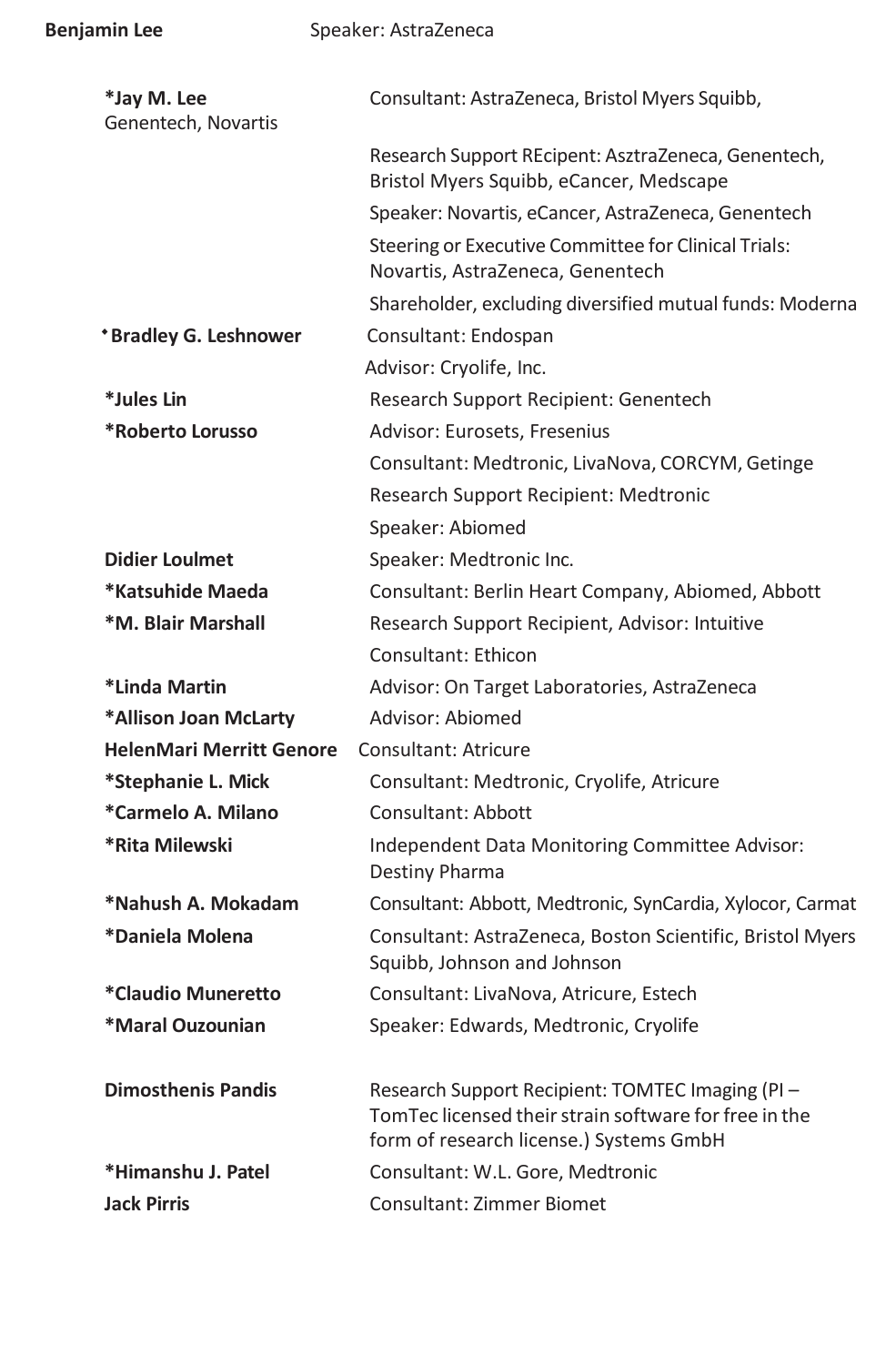| *Ourania Preventza                            | Consultant: Terumo Aortic, W.L. Gore & Associates                                         |
|-----------------------------------------------|-------------------------------------------------------------------------------------------|
| *Michael J. Reardon                           | Consultant: Medtronic, Boston Scientific, Abbott Medical,<br>Gore Medical                 |
| *Hermann Reichenspurner Consultant: Medtronic |                                                                                           |
|                                               | Speaker: Abiomed, Abbott                                                                  |
| *Eric E. Roselli                              | Research Support Recipient: Cook, Cryolife, Gore,<br>Medtronic, Terumo Aortic             |
|                                               | Speaker: Cook, Cryolife, Edwards, Terumo Aortic                                           |
|                                               | Consultant: Cryolife, Gore, Edwards, Medtronic,<br>Terumo Aortic                          |
|                                               | Advisor: Medtronic                                                                        |
| *Marc Ruel                                    | Research Support Recipient: Medtronic, Inc.                                               |
|                                               | Consultant: Medtronic, Inc.                                                               |
| <b>Rawn Salenger</b>                          | Advisor: Edwards Life Sciences, Zimmer Biomet                                             |
|                                               | Consultant: JACE, Terumo, Encare                                                          |
| Jacob Niall Schroder                          | Consultant: Abbott, Abiomed                                                               |
| *Scott Silvestry                              | Consultant: Abiomed, Medtronic, Abbott                                                    |
|                                               | DMSB: Carmat                                                                              |
| *Edward Soltesz                               | Speaker: Abbott, AtriCure, Edwards                                                        |
| *Brendon M. Stiles                            | Advisor: AstraZeneca, Pfizer, Bristol Myers Squibb,<br>Genentech                          |
|                                               | Consultant: AstraZeneca, Pfizer, Flame Biosciences,<br><b>Galvanize Therapeutics</b>      |
|                                               | Research Support Recipient: Bristol Myers Squibb                                          |
|                                               | Shareholder; excluding diversified mutual funds:<br>Wife: Xalud Therapeutics, PPD, Pfizer |
| *Hiroo Takayama                               | Consultant: Cryolife                                                                      |
| *Gilbert H.L. Tang                            | Speaker: Medtronic, Abbott Structural Heart                                               |
|                                               | Advisor: Abbott Structural Heart, JenaValve                                               |
|                                               | Consultant: Medtronic, Abbott Structural Heart,<br>NeoChord                               |
| *Vinod H. Thourani                            | Advisor: Boston Scientific, Cryolife, Edwards Lifesciences,<br>Jenavalve, Shockwave       |
| <b>Alper Toker</b>                            | Consultant: Intuitive                                                                     |
| Juan Pablo Umana                              | Royalties: Abbott                                                                         |
| <b>Mallarino</b>                              | <b>Consultant: Medtronic</b>                                                              |
|                                               | Speaker: Edwards                                                                          |
|                                               | Lifesciences                                                                              |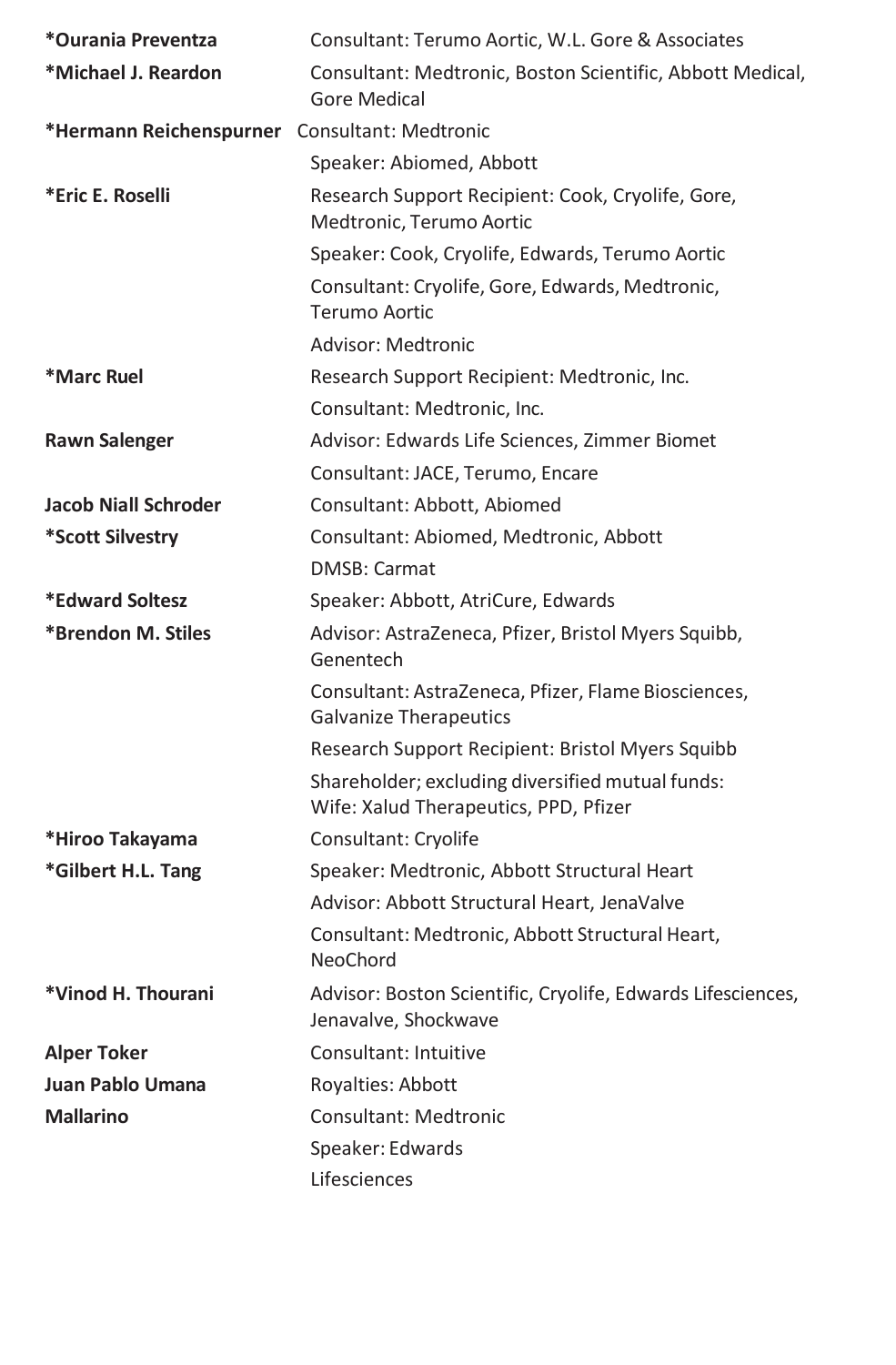| Dirk Varelmann         | Royalties: Wolter Kluwer                                                                           |
|------------------------|----------------------------------------------------------------------------------------------------|
|                        | Shareholder; excluding diversified mutual funds: Edwards<br>Lifesciences, Medtronic, Abott, AbbVie |
| <b>Rochus Voeller</b>  | Consultant: Medtronic Cryolife                                                                     |
| *Benny Weksler         | Speaker: AstraZeneca, Intuitive Surgery                                                            |
|                        | Consultant: Medtronic                                                                              |
|                        | <b>Proctor: Intuitive Surgery</b>                                                                  |
| <b>Judson Williams</b> | Consultant: Edwards Lifesciences                                                                   |
| *Leora Yarboro         | Proctor: Abbott                                                                                    |
|                        | Consultant:                                                                                        |
|                        | Medtronic                                                                                          |
| Sanford Zeigler        | Research Support Recipient: Etiometry, Inc.                                                        |
|                        | Speaker: Atricure, Inc.                                                                            |

## **Disclosure of Commercial Support**

The American Association for Thoracic Surgery received commercial support from the following organizations:

Abbott Acumed AstraZeneca Bristol Myers Squibb W. L. Gore&Associates Olympus

For further information on the Accreditation Council for Continuing Medical Education (ACCME) Standards for Integrity & Independence in Accredited Continuing Education, please visi[t www.accme.org.](http://www.accme.org/)

This program book went to print on April 25, 2022. Any program changes made after this date and all up-to-date disclosures are accessible at aats.org/annualmeeting.